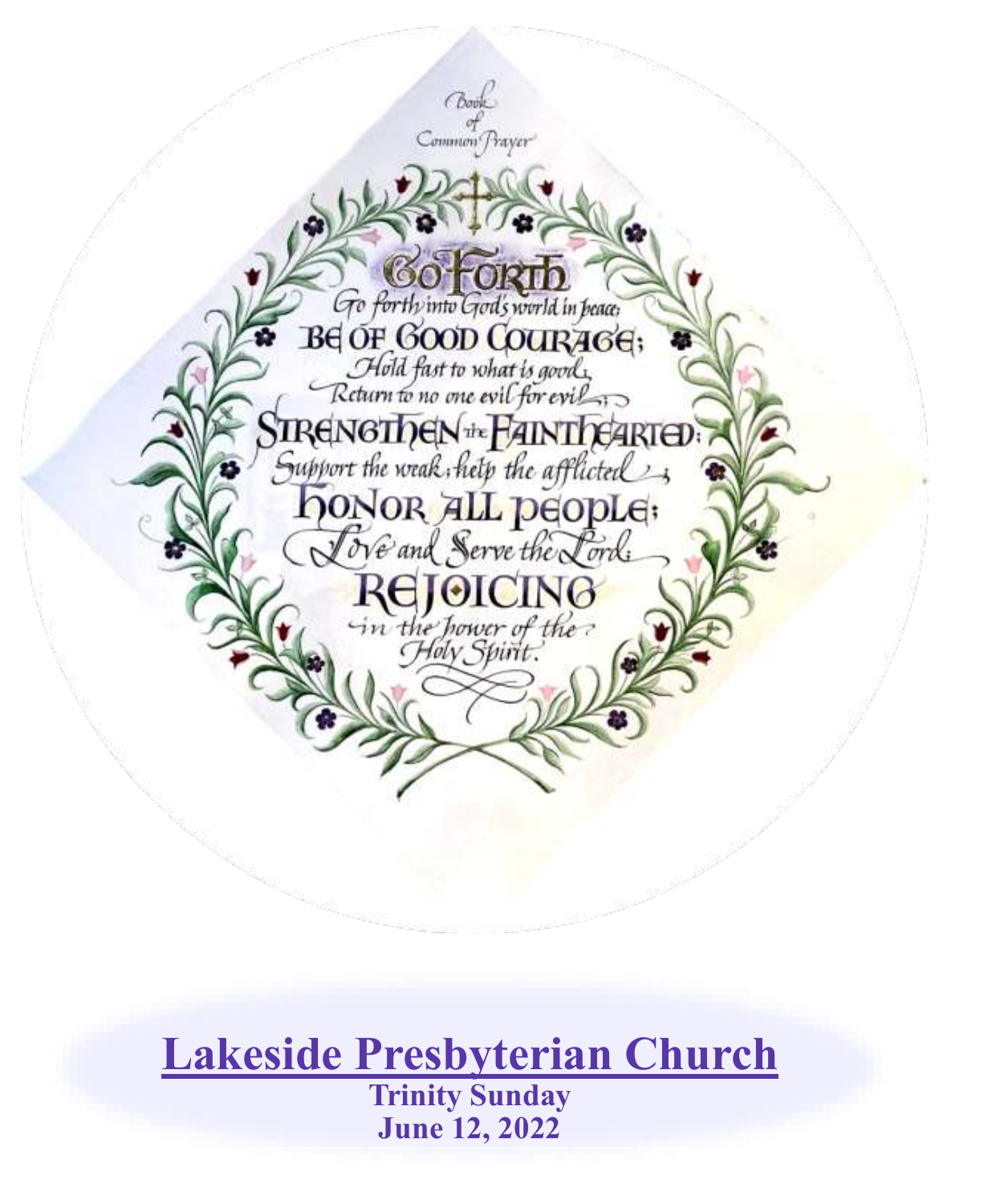# **Lakeside Presbyterian Church Trinity Sunday Sunday, June 12, 2022**

### **ORGAN VOLUNTARY** *Gabriel's Oboe* Ennio Morricone

**WELCOME AND NEWS** The Rev. Nancy Ross-Zimmerman The Rev. Dr. Louisa W. Umphres

**INTROIT** *I Will Worship the Lord* John Rutter

*I will worship the Lord all the days of my life; I will tell of his glory and will show forth his praise; I will sing and rejoice, for the Lord is my stronghold. Alleluia.*

### **\*CALL TO WORSHIP CALL TO WORSHIP**

Whoever we are, **We are known by God.**  Whatever we've done, **We belong to God.**  Wherever we go, **We are loved by God.** When our way is joyful, **God will rejoice with us.** When our way is rough, **God will wipe away our tears.** We are God's people: we are held in love. **Our hope is in the goodness of the Lord.**

**\*HYMN #267** *Come, Christians Join to Sing* MADRID

# **\*PRAYER OF ADORATION**

# **CALL TO CONFESSION**

# **PRAYER OF CONFESSION**

**O God, we have worried about possessions and lost sleep over matters beyond our control.** 

**We have forgotten You as the source of all good things and the resource to strengthen us when our energy is drained and our hope exhausted.** 

**We have misused Your gifts and invested our time in pursuits that tear down and destroy rather than create and build.** 

**Forgive us, God, and set us on a new and right path. We pray in Jesus' Name. Amen.**

# **DECLARATION OF FORGIVENESS**

# **\*GLORIA PATRI** Hymn #581

# **CHILDREN'S MOMENT**

(Please note that children who come forward may be visible to our online audiences.)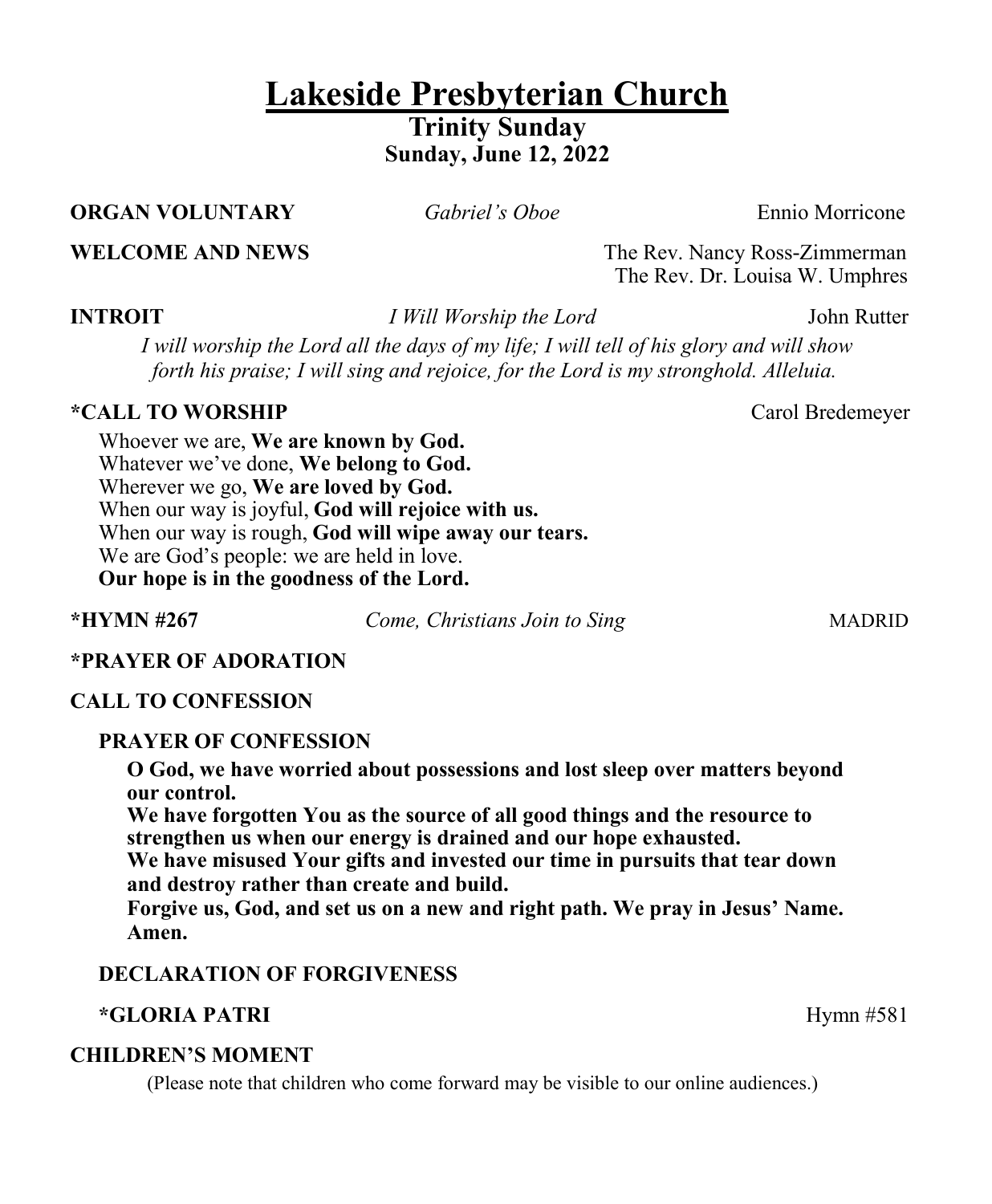### **RULE OF LIFE SHARING and OFFERING INVITATION** Cliff Peale

**OFFERTORY** *Be Thou My Vision* arr. Sandra Eithun

### **\*DOXOLOGY** Hymn #606

**Praise God, from whom all blessings flow; praise God, all creatures here below; praise God above, ye heavenly host; praise Father, Son, and Holy Ghost. Amen.**

### **\*PRAYER OF DEDICATION**

**ANTHEM** *O Christ, Surround Me* David Sims

*God be the love to search and keep me; God be the prayer to move my voice; God be the strength to now uphold me. O Christ, surround me. Bind to myself the name of Holy, great cloud of witnesses enfold; prophets, apostles, angels witness. O Christ, surround me. Brightness of sun and glow of moonlight, flashing of lightning, strength of wind, depth of the sea to soil of planet. O Christ, surround me. Walking behind to hem my journey, going ahead to light my way, from beneath, above, and all ways, O Christ, surround me. Christ in the eyes of all who see me, Christ in the ears that hear my voice, Christ in the hearts of all who know me: O Christ, surround me.*

### **PRAYER FOR ILLUMINATION**

| <b>PSALM READING</b>                                                                                                      | Psalm 8                                                                            | (O.T. p. 492)                 |
|---------------------------------------------------------------------------------------------------------------------------|------------------------------------------------------------------------------------|-------------------------------|
| <b>NEW TESTMENT READING</b>                                                                                               | Romans $5:1-5$                                                                     | (N.T. p.155)                  |
| For the Word of God in scripture,<br>For the Word of God among us,<br>For the Word of God within us.<br>Thanks be to God. |                                                                                    |                               |
| <b>SERMON</b>                                                                                                             |                                                                                    | The Rev. Nancy Ross-Zimmerman |
| <b>HYMN#79</b>                                                                                                            | Light Dawns on a Weary World                                                       | <b>TEMPLE OF PEACE</b>        |
| <b>PRAYERS OF THE PEOPLE</b>                                                                                              |                                                                                    |                               |
| The Lord be with you. And also with you.<br>Lift up your hearts. We lift them to the Lord.                                | Let us give thanks to the Lord our God. It is right to give our thanks and praise. |                               |
| <b>AMEN</b>                                                                                                               |                                                                                    | Hymn $#599$                   |
| THE SACRAMENT OF BAPTISM                                                                                                  |                                                                                    |                               |

Harper Elaine Sysak

**PRESENTATION** Linda Crutchfield, Elder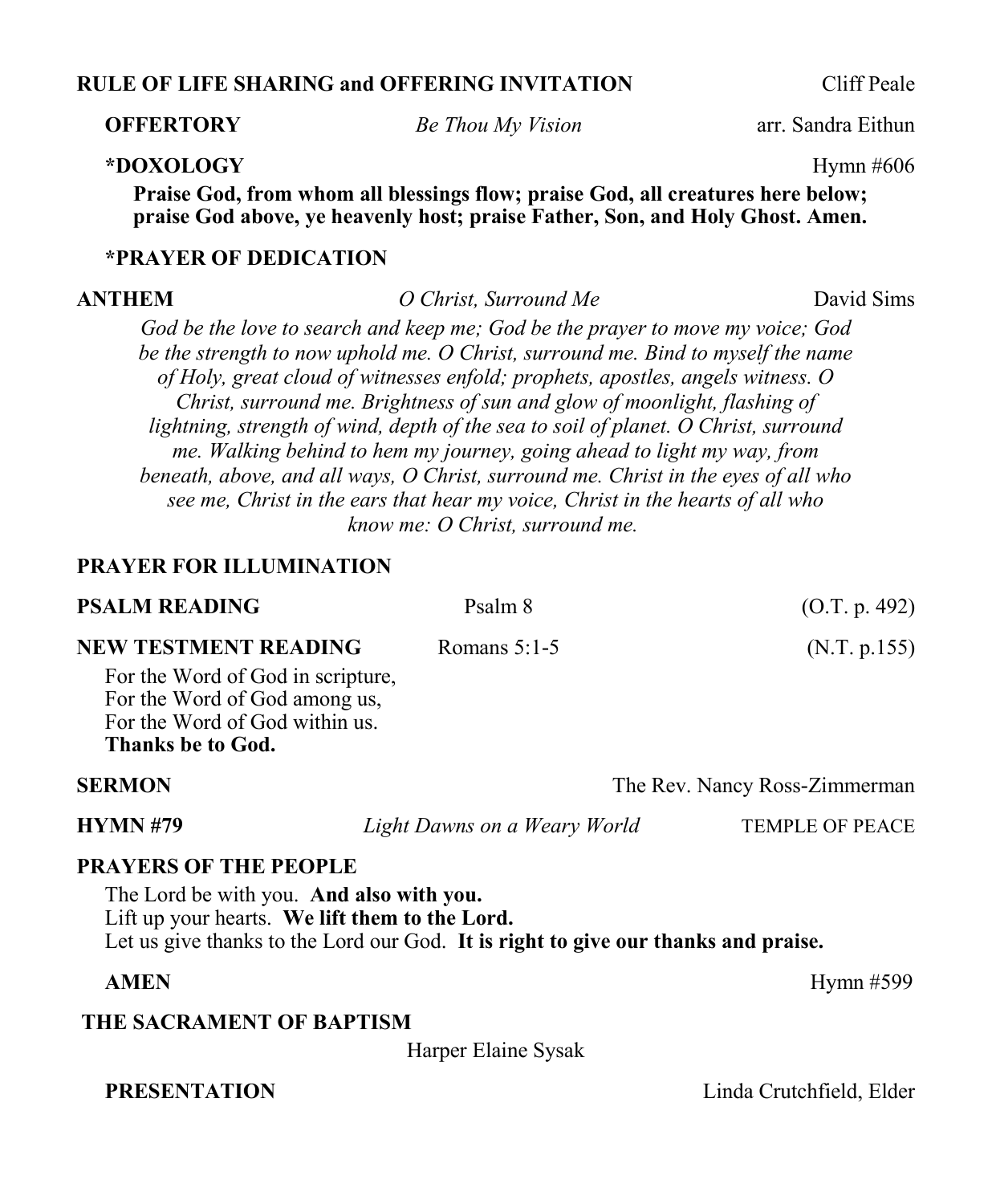# **THANKSGIVING OVER THE WATER and THE LORD'S PRAYER**

**Our Father, who art in heaven, hallowed be thy name. Thy kingdom come, thy will be done, on earth as it is in heaven. Give us this day our daily bread and forgive us our debts as we forgive our debtors, and lead us not into temptation, but deliver us from evil. For thine is the kingdom, the power, and the glory, forever. Amen.**

# **BAPTISM AND ANOINTING**

# **WELCOME** Missy Davis

# **\*PASSING THE PEACE**

The Peace of Christ be with you.  **And also with you.**

**\*HYMN #726** *Will You Come and Follow Me*KELVINGROVE

# **BLESSING TO NANCY** The Rev. Dr. Louisa W. Umphres

# **CHORAL RESPONSE** *A Blessing* Martin Shaw

*Go forth into the world in peace, be of good courage; hold fast that which is good; render to no man evil for evil; strengthen the faint-hearted, support the weak, help the afflicted, honour all men; love and serve the Lord, rejoicing in the pow'r of the Holy Spirit. And the blessing of God Almighty, the Father, the Son, and the Holy Ghost be upon you, and remain with you for ever. Amen.*

# **\*CHARGE AND BENEDICTION**

# **\*OUR BLESSING TO EACH OTHER AR HYD Y NOS**

**May the Lord, our gracious Father, bless you this day; Give you peace and hope and courage, along your way. May you stay within God's keeping, in your waking, in your sleeping. In your joy and in your weeping: God be with you.**

**POSTLUDE** *Now Thank We All Our God* Sigfrid Karg-Elert

*\*Those who are able, please stand*

*The flowers in the sanctuary are provided by Susan Zugehoer in celebration of her grandchildren.*

Permission to podcast/stream the music in this service obtained from ONE LICENSE with license #A-715941. All rights reserved.



# **Lakeside Presbyterian Church, Inc.**

**Worship · Learn · Serve Co-Pastor** The Rev. Nancy Ross-Zimmerman  **Co-Pastor** The Rev. Dr. Louisa W. Umphres



\***PROFESSION OF FAITH** Apostle's Creed (Hymnal p. 17)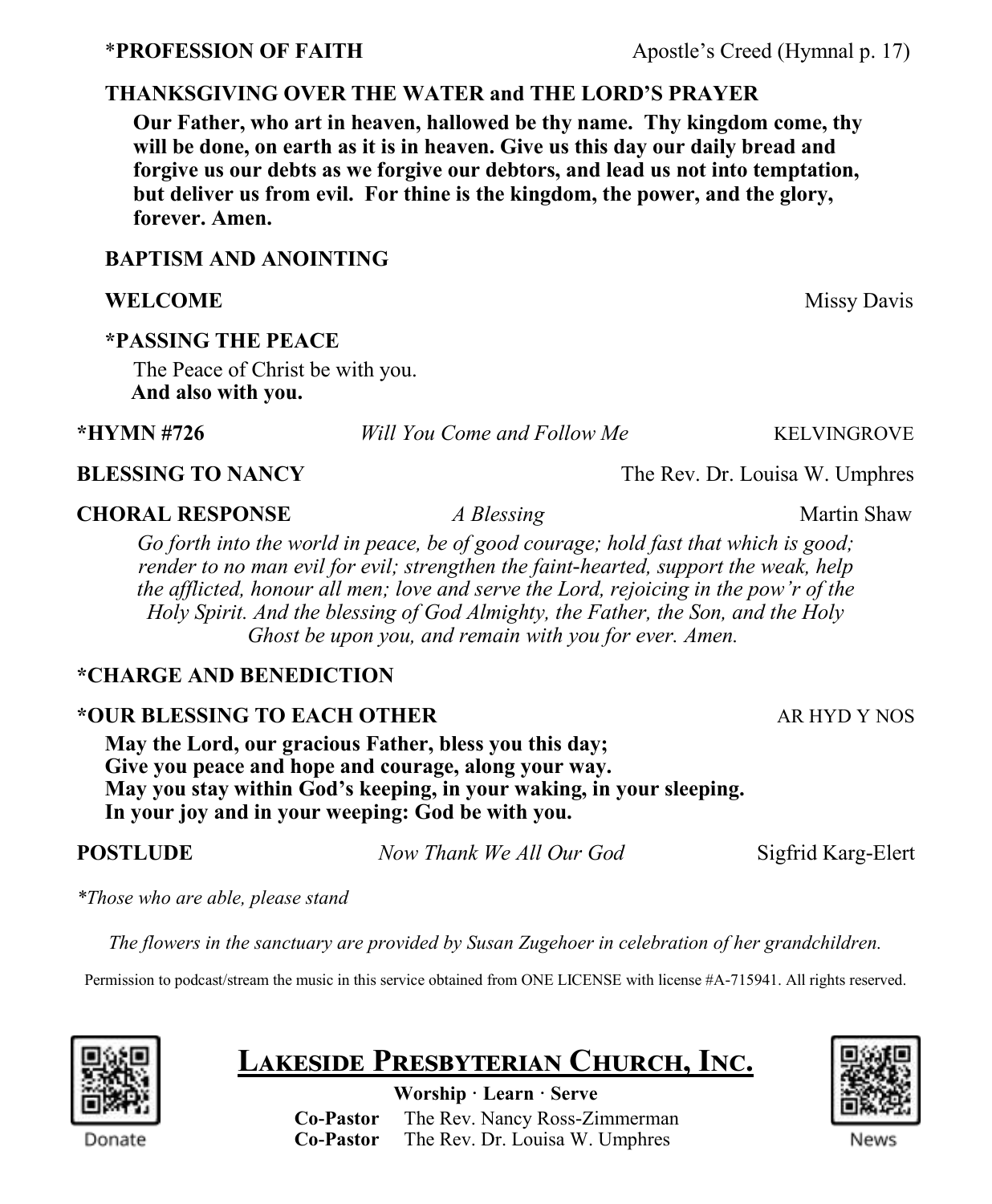JESUS CHRIST: ASCENSION AND REIGN



of singers), no specific source has been identified.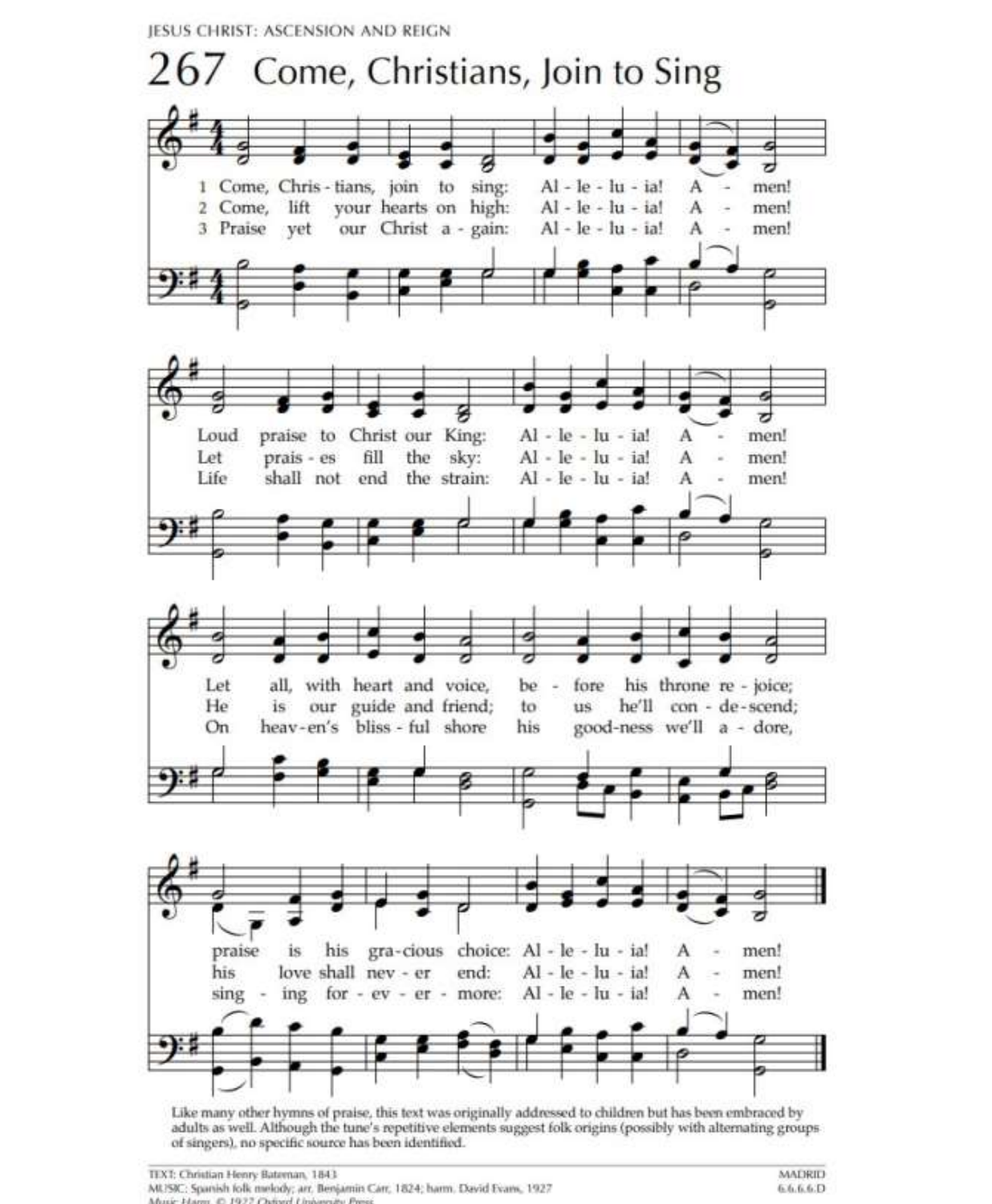**GOD'S COVENANT WITH ISRAEL** 



This is a hymn whose tune came first. Upon hearing it, the author recalled the watered garden of Isaiah 58:11, which in turn led to Isaiah 55:12, paraphrased in the refrain. Then came the stanzas, organized around their first two words: Light dawns, Love grows, Hope blooms.